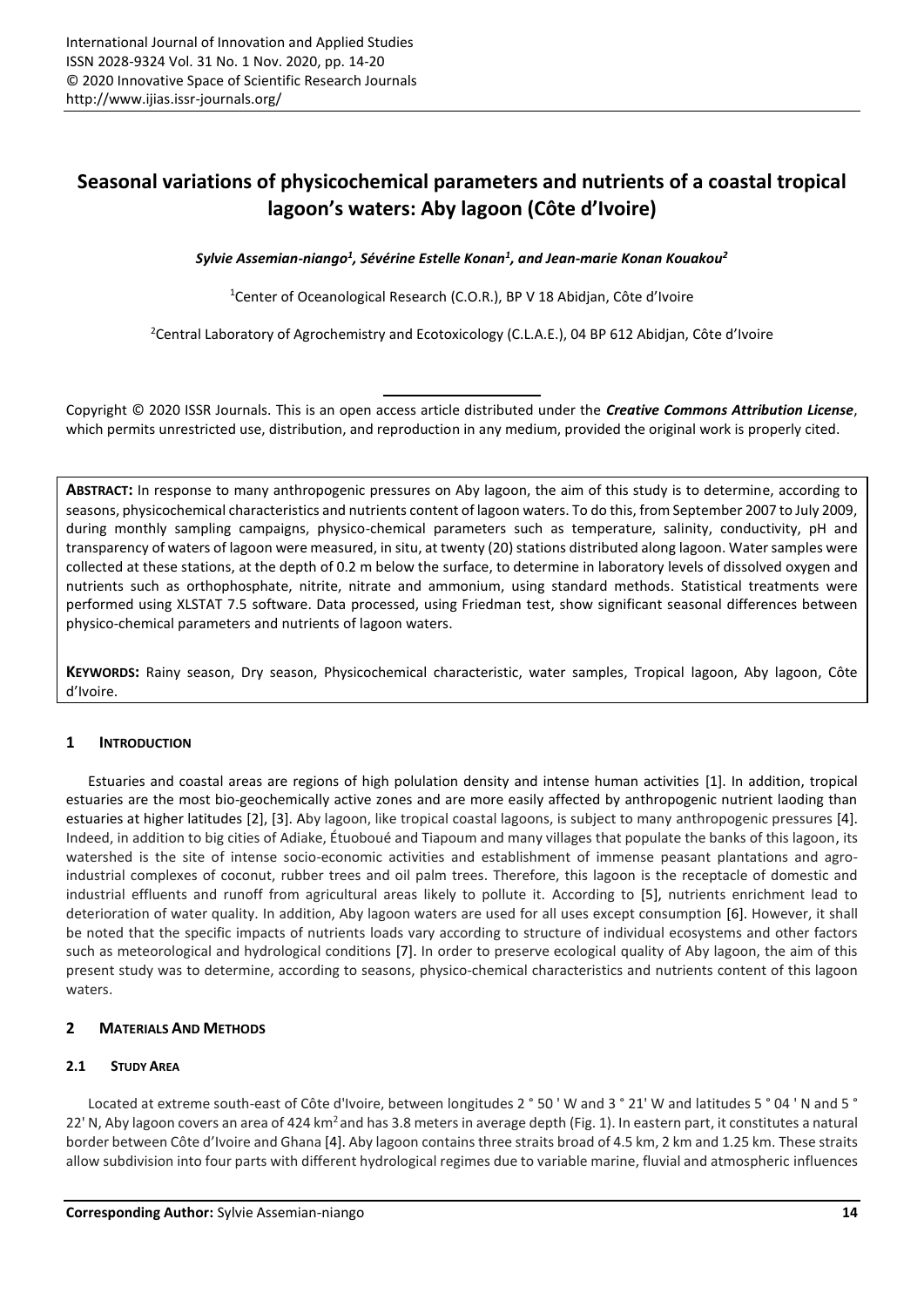from one part of lagoon system to another. These are, from North to South and from West to East, Aby north lagoon and Aby south lagoon, which constitute Aby part of lagoon complex, Tendo lagoon and Éhy lagoon [8], [4]. This lagoon also contains many islands. Six (6) of them (Assokomonobaha or, Balouate, Meha, Nyamouan, Eloamin and sacred island Bosson-Assoun) constitute the national park of Éhotilé islands [9]. Aby lagoon is fed by two main forest rivers, Bia at north and Tanoé at east. There are also several smaller rivers so important such as Éholié at north and Toudoum at Eplémlan. Lagoon is still connect with Atlantic Ocean through grau of Assinie Mafia. However, exchanges are reduced because of a set of channels that constitute barrier islands located in Aby South lagoon [10]. Aby lagoon is in Adiaké region whose climate is transitional equatorial type characterized by following seasonal division:

- Long dry season from December to March;
- Long rainy season from April to July;
- Short dry season from August to September and
- Short rainy season from October to November [11], [6].



*Fig. 1. Aby lagoon system (Source: Oceanological Research Center Abidjan/ Côte d'Ivoire)*

# **2.2 SAMPLING SITES**

Samples were collected from twenty (20) stations distributed along Aby lagoon system (Fig. 2). Selection criteria of stations are on one hand representability of whole Aby lagoon system and on other hand zones close to big cities (Adiaké, Tiapoum), mouths of main rivers (Bia, Éholié and Tanoé) that feed lagoon, agro-industrial plantations and Aby lagoon system mouth in Atlantic ocean. The positions of sampling stations were accurately located by using GARMIN Geographical Positioning System (GPS) (Tab. 1).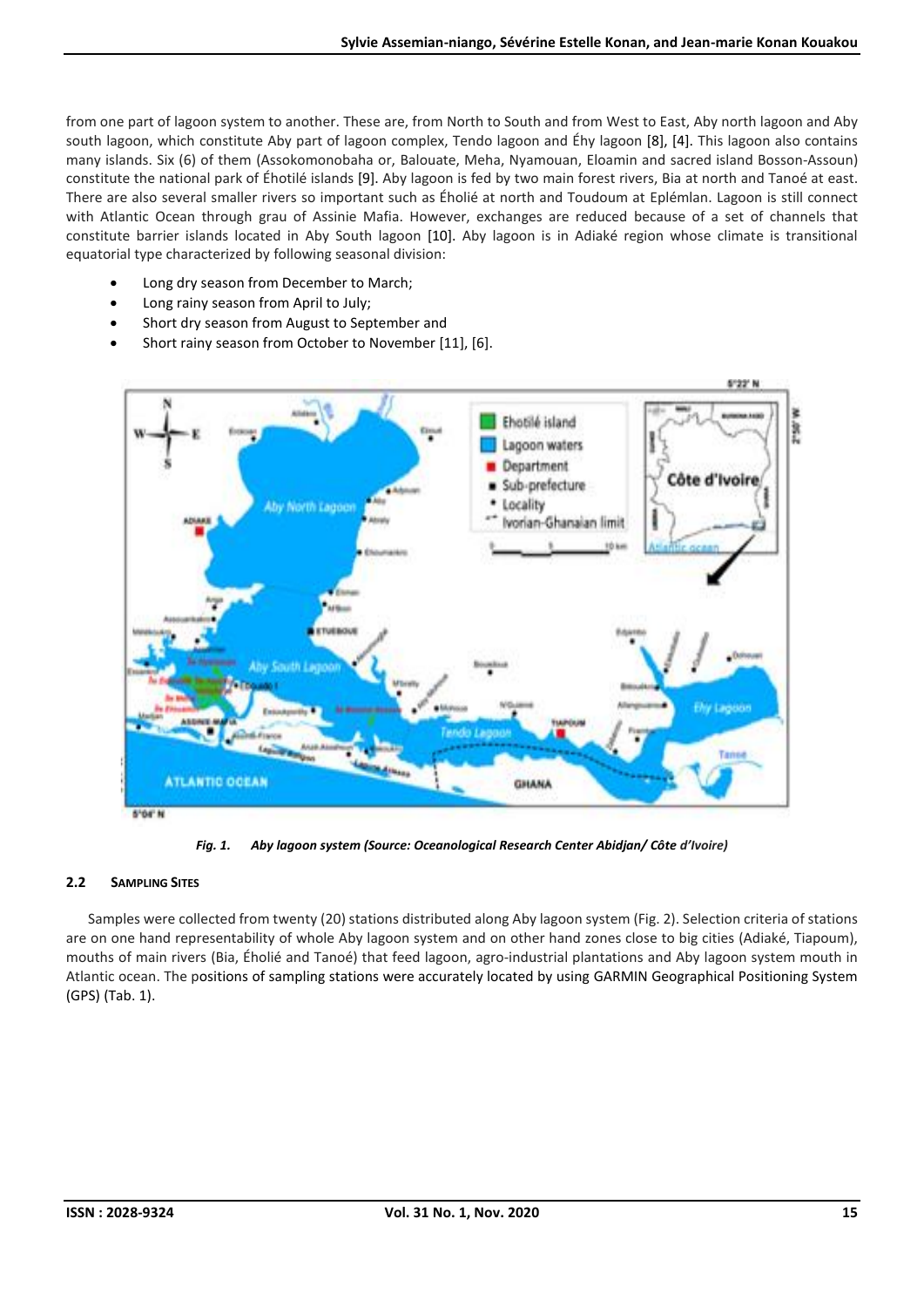

*Fig. 2. Aby lagoon system and sampling sites (Source: Oceanological Research Center Abidjan/ Côte d'Ivoire)*

| <b>Stations names</b> | <b>Stations</b><br>numeros | <b>Geographical Coordinates</b><br>(UTM) |        | <b>Stations names</b> | <b>Stations</b> | <b>Geographical Coordinates</b><br>(UTM) |        |
|-----------------------|----------------------------|------------------------------------------|--------|-----------------------|-----------------|------------------------------------------|--------|
|                       |                            | x                                        |        |                       | numeros         | x                                        |        |
| Éléman-M'boin         |                            | 476200                                   | 578100 | Angboudjou            | 11              | 477800                                   | 568700 |
| Akounougbé            | 2                          | 478700                                   | 571600 | Éboïndo I             | 12              | 471200                                   | 571400 |
| Mowa                  | 3                          | 486500                                   | 567500 | Assouankakro          | 13              | 469200                                   | 575800 |
| N'guiémé              | 4                          | 493600                                   | 567500 | Adiaké                | 14              | 469600                                   | 581900 |
| Tiapoum               | 5.                         | 497300                                   | 565600 | Érokoan               | 15              | 472200                                   | 588900 |
| Zébénou               | 6                          | 501100                                   | 564600 | Bia                   | 16              | 477600                                   | 590200 |
| Tanoé                 | 7                          | 506100                                   | 565300 | Éholié                | 17              | 481100                                   | 591900 |
| Allangouanou          | 8                          | 508600                                   | 568800 | Adjouan               | 18              | 482300                                   | 58800  |
| Ouessébo              | 9                          | 511200                                   | 570300 | Aby-Abiaty            | 19              | 479800                                   | 585500 |
| Kakoukro              | 10                         | 480800                                   | 566500 | Éhoumankro            | 20              | 479300                                   | 582100 |

*Table 1. Geographical coordinates of sampling stations*

## **2.3 SAMPLING**

In situ measurements as well as monthly water sampling were made from September 2007 to July 2009. Water samples were collected using a Niskin bottle, at the depth of 0.20 m below the surface of lagoon. Table 2 presents analyzed parameters and methods of analysis. Statistical treatments were made from XLSTAT 7.5 software. Data were processed using Friedman test to compare parameters during seasons.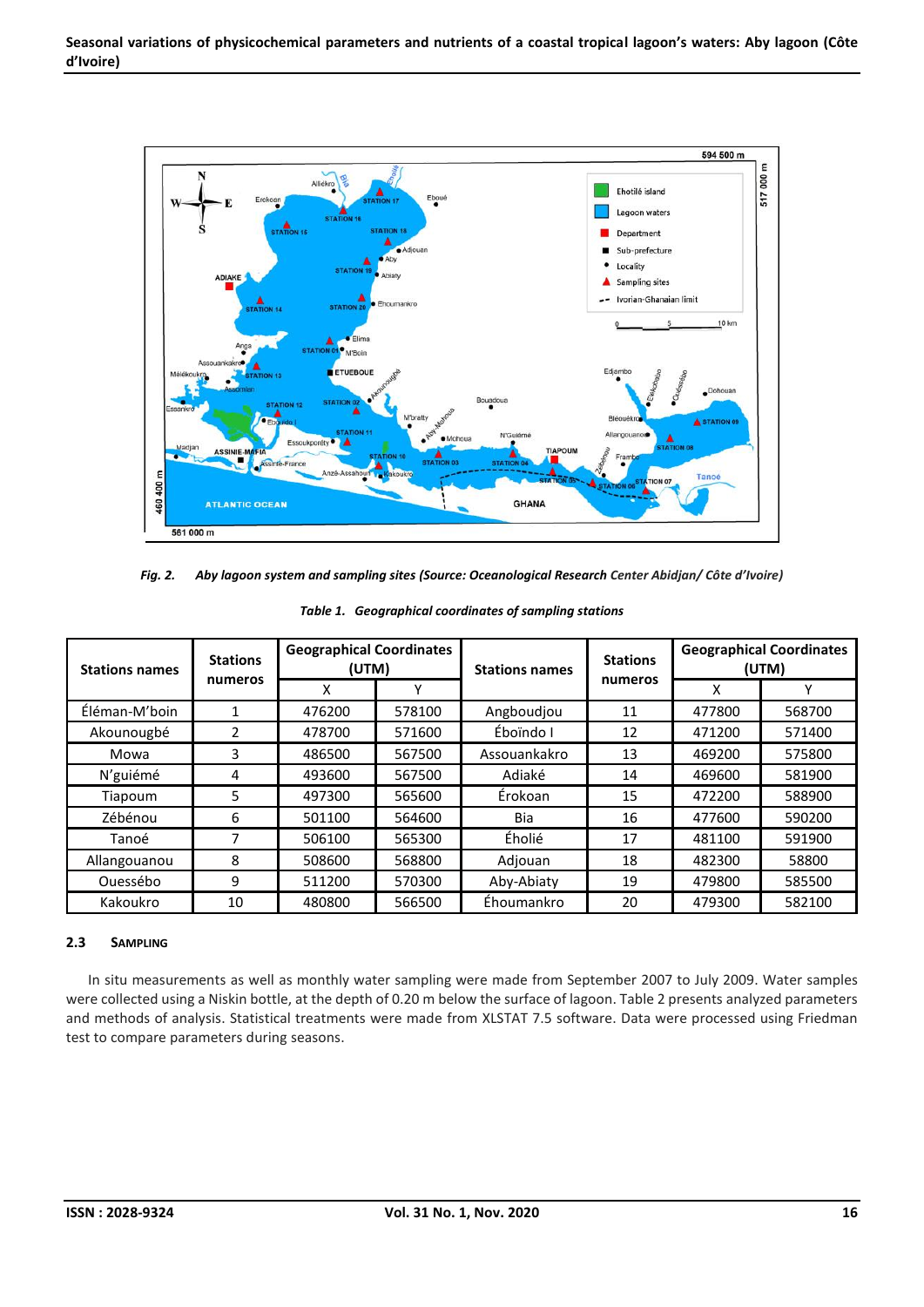## *Table 2. Analyzed parameters and methods of analysis*

| <b>Analyzed parameters</b>                                    | Methods of analysis and/or measuring appliances                |  |  |  |
|---------------------------------------------------------------|----------------------------------------------------------------|--|--|--|
| Temperature (T), Salinity (S)<br>Electrical conductivity (EC) | In situ with Multiparameter TURO T-611 (Turo technology, 1996) |  |  |  |
| рH                                                            | In situ with pH-meter HI/98/150 brand HANNA                    |  |  |  |
| Transparency (t)                                              | In situ with Secchi Disc                                       |  |  |  |
| Dissolved Oxygen (DO)                                         | Winkler modified by Carritt and Carpenter (1966)               |  |  |  |
| Phosphate $(PO43-)$                                           | Colorimetric method (NFT 90 023EN ISO 6878 (2005))             |  |  |  |
| Nitrite $(NO2)$                                               | Griess reaction NF T 90 013 EN 26777, 1993                     |  |  |  |
| Nitrate $(NO3)$                                               | Spectrophotometer HACH DR 2010 (EN 50082-1, 1997)              |  |  |  |
| Ammonium ( $NH4$ <sup>+</sup> )                               | Method of blue of indophenol (NFT 90 015, 2000)                |  |  |  |

# **3 RESULTS**

Table 3 presents means, extreme values (minimum, maximum) and coefficients of variation of analyzed parameters of lagoon watres during seasons. The results of Friedman test for comparison of K paired samples, from XLSTAT 7.5 software, are presented in table 4.

| Table 3. Means, extreme values (Min, Max) and Coefficients of Variation (CV) of Physico-chemical parameters and nutrients during |
|----------------------------------------------------------------------------------------------------------------------------------|
| seasons                                                                                                                          |

|                          | <b>Analyzed Parameters</b> |                     |                     |       |       |               |                                        |                           |                           |                               |
|--------------------------|----------------------------|---------------------|---------------------|-------|-------|---------------|----------------------------------------|---------------------------|---------------------------|-------------------------------|
|                          | T('C)                      | S( % <sub>o</sub> ) | $EC$ ( $\mu s/cm$ ) | pH    | t(m)  | DO.<br>(mg/L) | PO <sub>4</sub> <sup>3</sup><br>(mg/L) | NO <sub>2</sub><br>(mg/L) | NO <sub>3</sub><br>(mg/L) | $NH_4$ <sup>+</sup><br>(mg/L) |
|                          | Long Dry Season (LDS)      |                     |                     |       |       |               |                                        |                           |                           |                               |
| Means                    | 30,73                      | 1,65                | 3794,8              | 7,87  | 1,05  | 6,04          | 0,067                                  | 0,03                      | 1,62                      | 0,19                          |
| Min                      | 29,25                      | 0                   | 88,35               | 6,4   | 0,5   | 4,91          | 0,01                                   | 0,01                      | 0,3                       | 0,03                          |
| Max                      | 32,65                      | 3,5                 | 8181,07             | 8,9   | 1,9   | 7,78          | 0,107                                  | 0,055                     | 3,8                       | 0,44                          |
| <b>CV</b>                | 3,2                        | 81                  | 76,58               | 10,45 | 31,22 | 14            | 60,68                                  | 48,02                     | 55,31                     | 52,86                         |
| Long Rainy Season (LRS)  |                            |                     |                     |       |       |               |                                        |                           |                           |                               |
| Means                    | 29,82                      | 0,36                | 840,74              | 7,17  | 0,43  | 6             | 0,13                                   | 0,12                      | 4,64                      | 0,2                           |
| Min                      | 27,1                       | 0                   | 50,47               | 5,44  | 0,15  | 3,7           | 0,07                                   | 0,03                      | 1,7                       | 0,05                          |
| Max                      | 33,35                      | 1,6                 | 1974,67             | 8,47  | 0,75  | 6,91          | 0,20                                   | 0,40                      | 9,2                       | 0,37                          |
| <b>CV</b>                | 5,81                       | 122,9               | 72,01               | 8,93  | 26,47 | 11,8          | 29,51                                  | 106,57                    | 51,86                     | 47,03                         |
|                          | Short Dry Season (SDS)     |                     |                     |       |       |               |                                        |                           |                           |                               |
| Means                    | 27,72                      | 0,46                | 621,68              | 7,12  | 1,23  | 5,74          | 0,09                                   | 0,02                      | 0,13                      | 0,052                         |
| Min                      | 26,4                       | 0                   | 67,65               | 5,65  | 0,88  | 3,99          | 0,03                                   | 0,01                      | 0,08                      | 0,02                          |
| Max                      | 28,73                      | 4,75                | 1341,93             | 8,08  | 1,88  | 11,13         | 0,28                                   | 0,05                      | 0,23                      | 0,12                          |
| <b>CV</b>                | 2,44                       | 227,5               | 76,56               | 8,02  | 26,6  | 32,07         | 74,37                                  | 41,54                     | 34,76                     | 54,63                         |
| Short Rainy Season (SRS) |                            |                     |                     |       |       |               |                                        |                           |                           |                               |
| Means                    | 29,32                      | 0,17                | 674,67              | 7,17  | 0,95  | 4,26          | 0,069                                  | 0,021                     | 0,55                      | 0,092                         |
| Min                      | 28,13                      | $\Omega$            | 54,05               | 6,82  | 0,6   | 1,39          | 0,04                                   | 0,01                      | $\mathbf{0}$              | 0,04                          |
| Max                      | 29,95                      | 0,68                | 1901                | 7,73  | 1,6   | 6,77          | 0,10                                   | 0,04                      | 2,5                       | 0,46                          |
| <b>CV</b>                | 1,62                       | 119,22              | 90,11               | 3,3   | 29,44 | 31,09         | 26,43                                  | 44,41                     | 128,6                     | 107,03                        |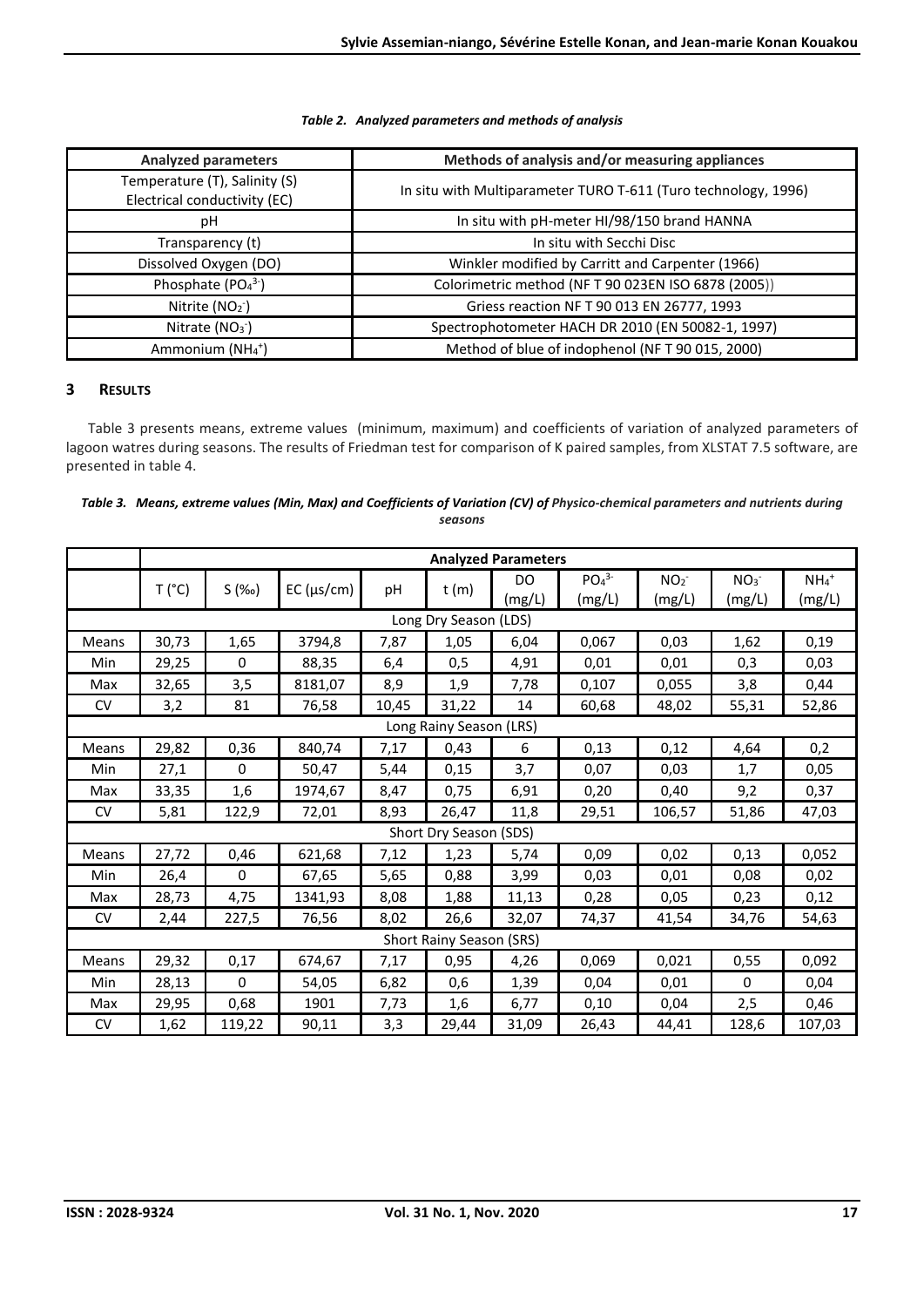|                              | Intra-seasonal variations |                | <b>Inter-seasonal variations</b> |         |         |         |  |
|------------------------------|---------------------------|----------------|----------------------------------|---------|---------|---------|--|
| Parameters                   | Seasons                   |                | Seasons                          |         |         |         |  |
|                              | LDS-SDS                   | <b>LRS-SRS</b> | LDS-LRS                          | LDS-SRS | LRS-SDS | SDS-SRS |  |
|                              | 52,0000*                  | 10,000         | 17,000*                          | 27,000* | 35,000* | 25,000* |  |
| S                            | 29,500*                   | 16,500*        | 22,000*                          | 38,500* | 7,500   | 9,000   |  |
| <b>CE</b>                    | 42,000*                   | 6,000          | 32,000*                          | 38,000* | 10,000  | 4,000   |  |
| pH                           | 19,000*                   | 9,000          | 14,000                           | 23,000* | 5,000   | 4,000   |  |
|                              | 9,5000                    | 32,500*        | 41,000*                          | 8,500   | 50,500* | 18,000* |  |
| <b>OD</b>                    | 18,00*                    | 34,000*        | 0,000                            | 34,000* | 18,000* | 16,000  |  |
| PO <sub>4</sub> <sup>3</sup> | 7,000                     | 33,000*        | 37,000*                          | 4,000   | 30,000* | 3,000   |  |
| NO <sub>2</sub>              | 7,500                     | 40,500*        | 28,000*                          | 12,500  | 35,500* | 5,000   |  |
| NO <sub>3</sub>              | 32,000*                   | 42,000*        | 19,000*                          | 23,000* | 51,000* | 9,000   |  |
| $NH4+$                       | 33,000*                   | 30,000*        | 9,500                            | 20,500* | 42,500* | 12,500  |  |

## *Table 4. Matrix of pairs comparisons (difference and conclusion)*

*Critical value for difference: 16,003; \*: Significant values*

## **4 DISCUSSION**

The temperature of lagoon waters are characteristic of tropical areas [12]. Aby lagoon waters are characterized by a lower thermal variation as indicated by low coefficients of variation observed (˂ 6%) during seasons [13]., [14], [15] in Ébrié, Fresco and Grand-Lahou lagoons, respectively, found the same result. This thermal stability of waters seems to be characteristic of Ivorian lagoons [16]. in lake Nokoué in Benin, [17] in Lomé lagoon system in Togo and [18] in hydrosytem Lake Togo- lagoon of Aného made also this finding. According to these authors, the thermal stability of waters is due to shallow depths of lagoon systems that favor good mixing waters. Minimum temperature in short dry season is due to upwelling phenomenon characterized by the rise of cold ocean waters. As for very high temperatures of waters in long dry season, they are the result of insolation, temperature of a surface water being closely related to variations of ambient temperature and seasonal variations [19].

Seasonal average values of lagoon waters salinity are less than 2 ‰. Aby lagoon is therefore less saline than Fresco, Grand-Lahou and Ébrié lagoons, whose average surface salinities are 15.69 ‰, 13.5 ‰ and 15 ‰, respectively [20], [15], [21]. Aby lagoon is also less saline than hydrosystem Lake Togo- lagoon of Aného [18]. These low salinities of this lagoon are due to its communication with ocean hampered by channels located at the mouth. Salinity in long dry season is however higher, due to oceanic water intrusions. The high values of coefficients of variation of salinity (> 80 %) show that Aby lagoon is an open environment. This environment is at the same time under influences of contributions of continental waters (fluvial and precipitations) and contributions of oceanic waters.

Waters of Aby lagoon are almost neutral. The high pH values of lagoon waters are recorded in long dry season. Like temperature, low coefficients of variation of pH (˂ 11%) indicate a small variation in pH of waters within different seasons. Temperature and pH of are uniform within each season but generally differ from one season to another. Lagoon waters are more conducive in long dry season [16]. in lake Nokoué in Benin also made this observation. In addition, pH, conductivity and transparency show seasonal fluctuations in relation to salinity. Thus, at periods of high salinity (consecutive to oceanic inflow), correspond waters of high conductivities, basic and transparent and at periods of low salinity (period of inflow of inland water), water of low conductivities, less transparent and weakly acidic. Like salinity, changes in pH, conductivity and transparency show, in general, significant differences during seasons.

With regard to dissolved oxygen level, high values in long dry season (6.04 mg / L) can be explain by mixing of waters as showed by [22] in Ébrié lagoon and [23] in Grand-Lahou lagoon. Indeed, quantities of dissolved oxygen also depend on exchanges with atmosphere, exchanges that are favored by agitation of waters, itself depending on the wind, the tide and the currents [24]. Dissolved oxygen levels recorded in this study are almost similar to those obtained by [25] in this lagoon in long rainy season and long dry season. However, they are higher than those obtained by [14] and [26] in Fresco lagoon (average: 5.16 mg / L) and Grand-Lahou (average: 3.29 mg / L) lagoon, respectively and lower than those obtained by [24] in Ebrié lagoon around Vitré Island (average: 6.73 mg / L). There is no significant difference between dissolved oxygen levels in long dry season and in long rainy season. It is the same between short dry season and short rainy season.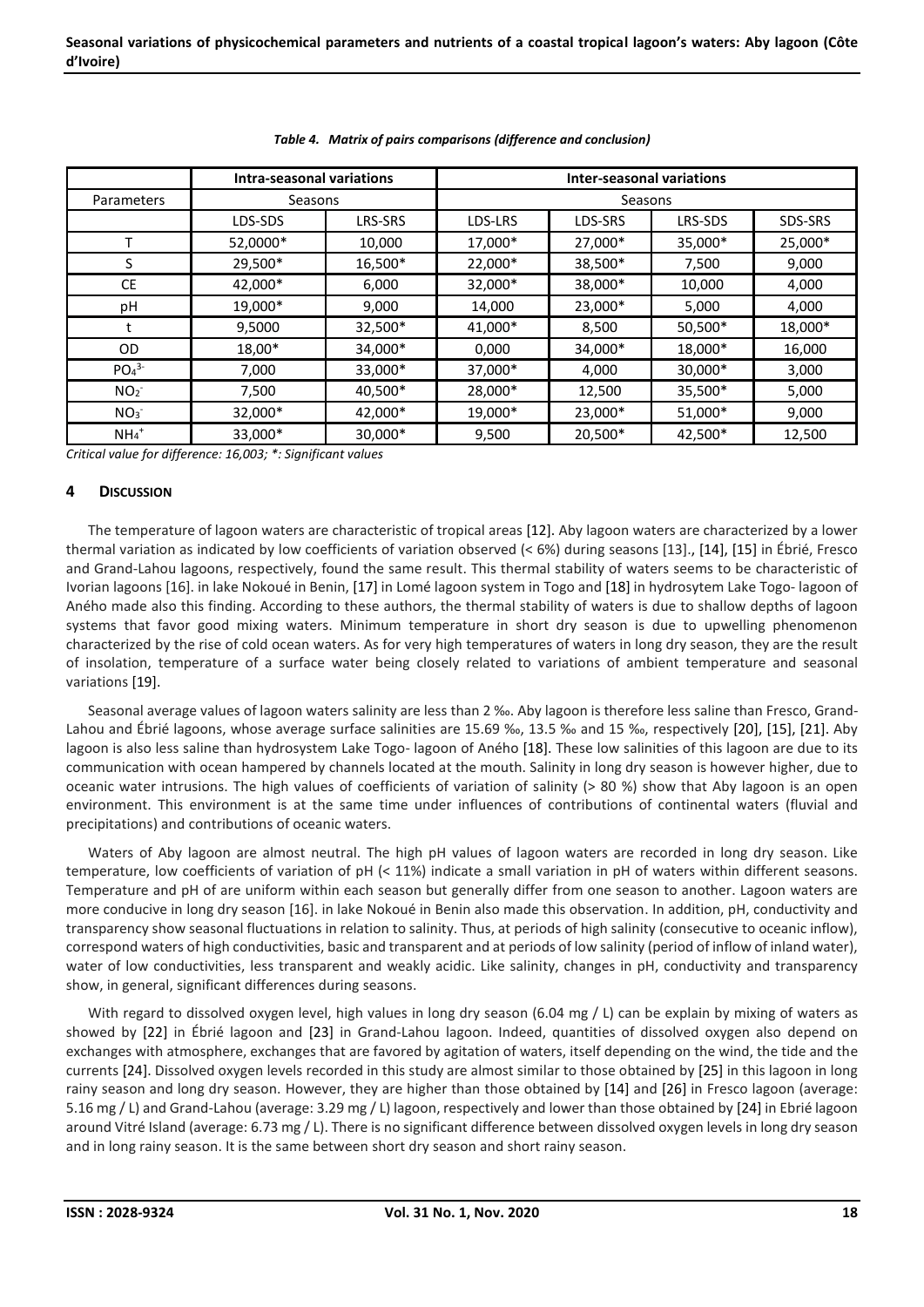In rainy seasons, nutrient levels in lagoon waters are higher, compared to dry seasons [14]. and [23] in Fresco lagoon and Grand-Lahou lagoon respectively, also made this observation. Waters are therefore enriched with nutrients during rainy seasons. This enrichment is due to runoff from agricultural areas and urban areas. Indeed, forest rivers in flood, runoff from agricultural areas and urban areas due to rainfall are main sources of nutrients in Aby lagoon. With regard to agricultural areas, precipitation brings by runoff fertilizers spread on plantations towards lagoon waters. The floods of forest rivers also bring into lagoon, waters that have run off into areas mostly occupied by forests or by large areas of crops and bare soil. Moreover, according to [27], oceanic influence being weak in Aby lagoon, abundance of nutrients measured is mainly due to continental and atmospheric inputs and mineralization of organic matter in deep layers.

Except between short dry season and short rainy season, nutrients levels generally differ from one season to another. In addition, nutrients levels in lagoon waters during long rainy season differ significantly from those of other seasons [1]. in lagoons of tropical island of Hainan in China also found seasonal variations in nutrients. Nutrients content of waters in rainy seasons is different; it is the same with values of temperature, salinity, pH and electrical conductivity in dry seasons. With exception of transparency and temperature, physicochemical parameters and nutrients content in short dry season and in short rainy season are the same. At the opposite, physicochemical parameters and nutrients content in long dry season and in long rainy season are different except pH and ammonium ion content.

# **5 CONCLUSION**

Aby lagoon is characterized by low salinity values. Waters are more saline, more conductive and more transparent in long dry season and highly oxygenated in long dry season and long rainy season. On the contrary, abundance of nutrients is recorded in long rainy season. Generally, there is a significant difference between physico-chemical parameters and nutrients content in lagoon waters from one season to another. Intra-seasonal and inter-seasonal variations in physicochemical parameters and nutrients are significant with exception of temperature and pH, which show a low intra-seasonal variation in rainy seasons. Climatic seasons therefore govern values of the physicochemical parameters and nutrients content. However, considering the semi-closed nature of Aby lagoon and over lagoon waters temperatures (suitable for algal development), nutrients inputs should be monitored. This will contribute to preserve the ecological quality of this immense natural heritage and will ensure long-term well-being of local populations.

## **ACKNOWLEDGEMENTS**

We thank the **Center for Oceanological Research (COR)** Abidjan / Côte d'Ivoire, which funded the campaigns and which made it possible to do the analysis of our samples in its laboratories. We also thank **Doctors Sévérine Estelle KONAN** and **Jean-Marie Konan KOUAKOU** who contributed, respectively, to the writing of the manuscript and to the statistical processing of the data of the study.

## **REFERENCES**

- [1] R. H. Li, S. M. Liu, Y. W. Li, G. L. Zhang, J. L. Ren and J. Zhang, « Nutrient dynamics in tropical rivers, lagoon and coastal ecosystems of eastern Hainan island, South China Sea. Biogeosciences » 11, 481-506, 2014.
- [2] C. M. Yule, L. Boyero and R. Marchant, « Effects of sediment pollutionon food webs in a tropical river (Borneo, indonesia)", Mar. Freshwater Res., 61, 204-213, 2010.
- [3] J. Smith, M. A. Burford, A. T. Revill, R. R. Haese and J. Fortune, « Effect of nutrient loadingon biogeochemical processes in tropical tidal creeks", Biogeochemistry,.
- [4] S. Assemian-Niango, A. M. Kouassi, K. S. Traoré, A. Dembélé Et J. Biemi, « Distribution des ions sulfate (SO42-) dans un écosystème tropical à forte influence continentale: Lagune Aby, Côte d'Ivoire", European Journal of Scientific Research, volume 124, N° 3, pp. 256-273, 2014.
- [5] TH. A. Singh, N. S. Meetei and L. B. Meitei, « Seasonal variation of some physico-chemical charasteristics of thr major rivers in Imphal, Manipur: A comparative evaluation", Current World Environment, Vol. 8 (1), 93-102, 2013.
- [6] S. G. Eblin, A. P. Sombo, G. Soro, N. Aka, O. Kambiré et N. Soro, « Hydrochimie des eaux de surface de la région d'Adiaké (sud-est côtier de la Côte d'Ivoire)", Journal of Applied Biosciences 75: 6259-6271, ISSN 1997-5902, 2014.
- [7] Y. Yang, H. Zhenli L. Youjian J. P. Edwward, Y. Jinyang, C. Gouochao, J. S. Peter and A. P. Charles, « Temporal and spatial variations of nutrients in the Ten Mile Creek of South Florida, USA and effects on phytoplankton biomass", J. Environ. Monit., 10, 508-516, 2008.
- [8] Y. N. N'goran, « Biologie, écologie et pêche de l'ethmalose; Ethmalosa Fimbriata (Bowdich, 1825) en lagune Aby (Côte d'Ivoire)", Thèse de Doctorat de l'Université de de Brétagne Occidentale. Spécialité: Océanologie Biologique, 227p., 1995.